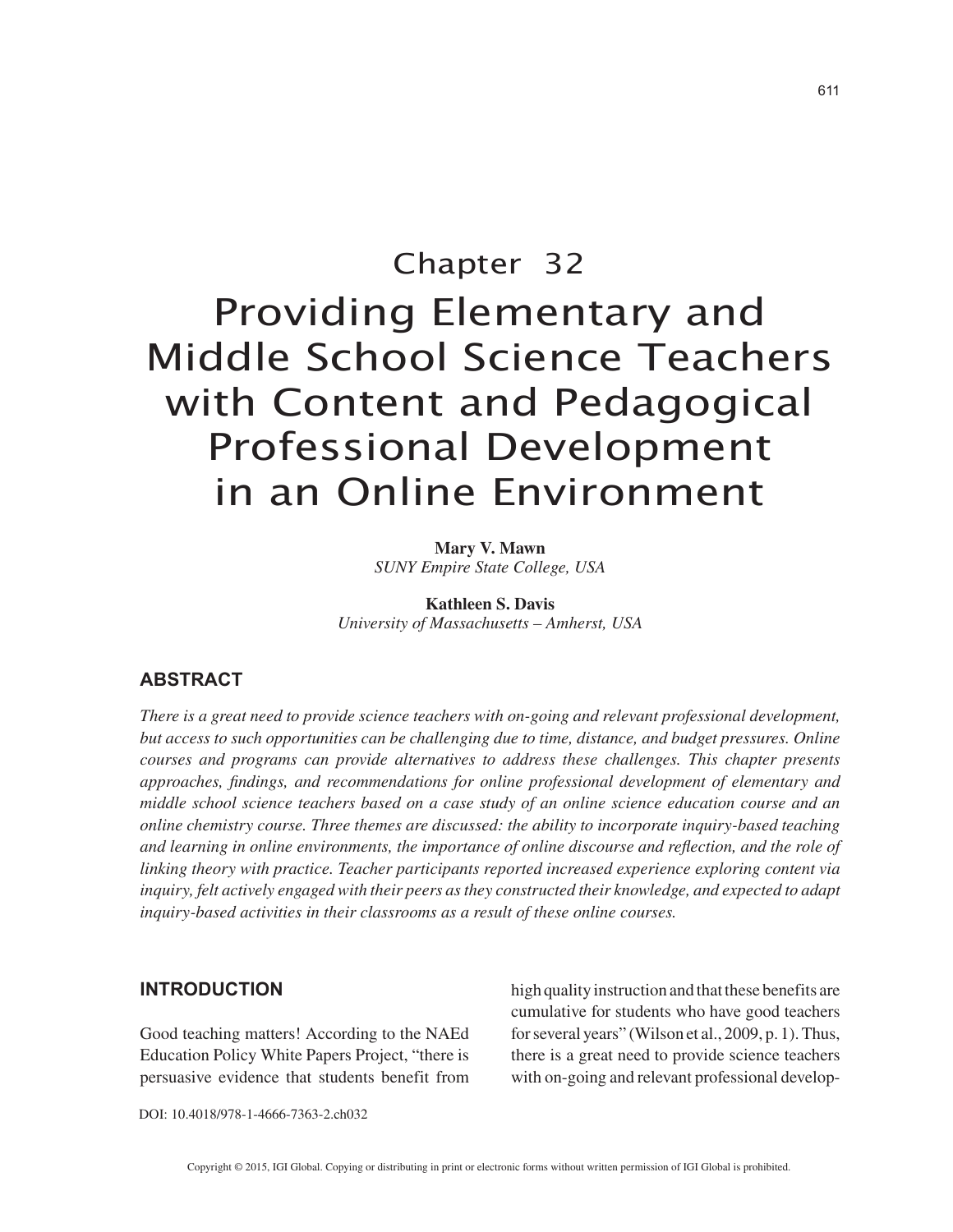ment (PD). The Glenn Commission report, *Before It's Too Late* (Department of Education, 2000), states that better mathematics and science teaching is grounded in improving the quality of teacher preparation and making continuing PD available.

Having access to PD programs can be problematic. Teachers must deal with time and travel constraints and budget pressures, leaving little opportunity to pursue PD. However, online courses and programs can allow teachers to fit coursework into their schedules as they can be accessed at any time, from any place (Asbell-Clarke & Rowe, 2007). For some teachers, online coursework may be the only option for furthering their subject knowledge (McNall Krall, Straley, Shafer, & Osborn, 2009).

There is growing evidence supporting online PD (Clary & Wandersee, 2009; Davis & Snyder, 2012; McNall Krall et al., 2009), but developing an effective course involves more than putting notes and assignments online. This chapter will describe considerations and approaches for developing online PD courses for science teachers and how two online courses engaged teachers in inquiry, meaningful discourse, and making connections to their classroom practice.

# **BACKGROUND**

# **The Importance of Inquiry-Based Professional Development**

Science is not simply a collection of facts to be memorized and explained, but rather, it is a way of thinking and approaching real-world problems. Scientific inquiry is described as:

*...a multifaceted activity that involves making observations; posing questions; examining books and other sources of information to see what is already known; planning investigations; reviewing* 

*what is already known in light of experimental evidence; using tools to gather, analyze, and interpret data; proposing answers, explanations, and predictions; and communicating the results. Inquiry requires identification of assumptions, use of critical and logical thinking, and consideration of alternative explanations. (National Research Council (NRC), 1996, p. 23)*

Students who engage in scientific inquiry use many of the same activities and thinking processes as scientists, yet these activities and processes are not always familiar to teachers (Olson & Loucks-Horsley, 2000). Since teachers' knowledge, experiences, and beliefs greatly impact what takes place in the classroom, teachers should learn content and pedagogy through engagement in activities that mirrors the approaches it is hoped they will bring into their classrooms (NRC 1996; Loucks-Horsley, Stiles, Love, & Hewson, 2010).

PD should incorporate science practices that promote teachers' understanding of science content and inquiry-based approaches (Capps, Crawford, & Constas, 2012). As with students, teachers learn best by doing science, investigating and constructing their understandings. Teachers should have significant and substantial involvement in laboratory experiences where they actively investigate phenomena, devise research questions, design procedures, collect and analyze data, and report findings (NRC, 1996).

PD that engages teachers in authentic research experiences and provides opportunities to develop inquiry-based lessons, may be key in assisting teachers in bringing such approaches to their classrooms (Capps et al., 2012). There is a need for rigorous, research-based PD for science teachers that empowers them to utilize the most effective science teaching methods, including unstructured problem-solving and inquiry-based learning (National Science Board, 2010).